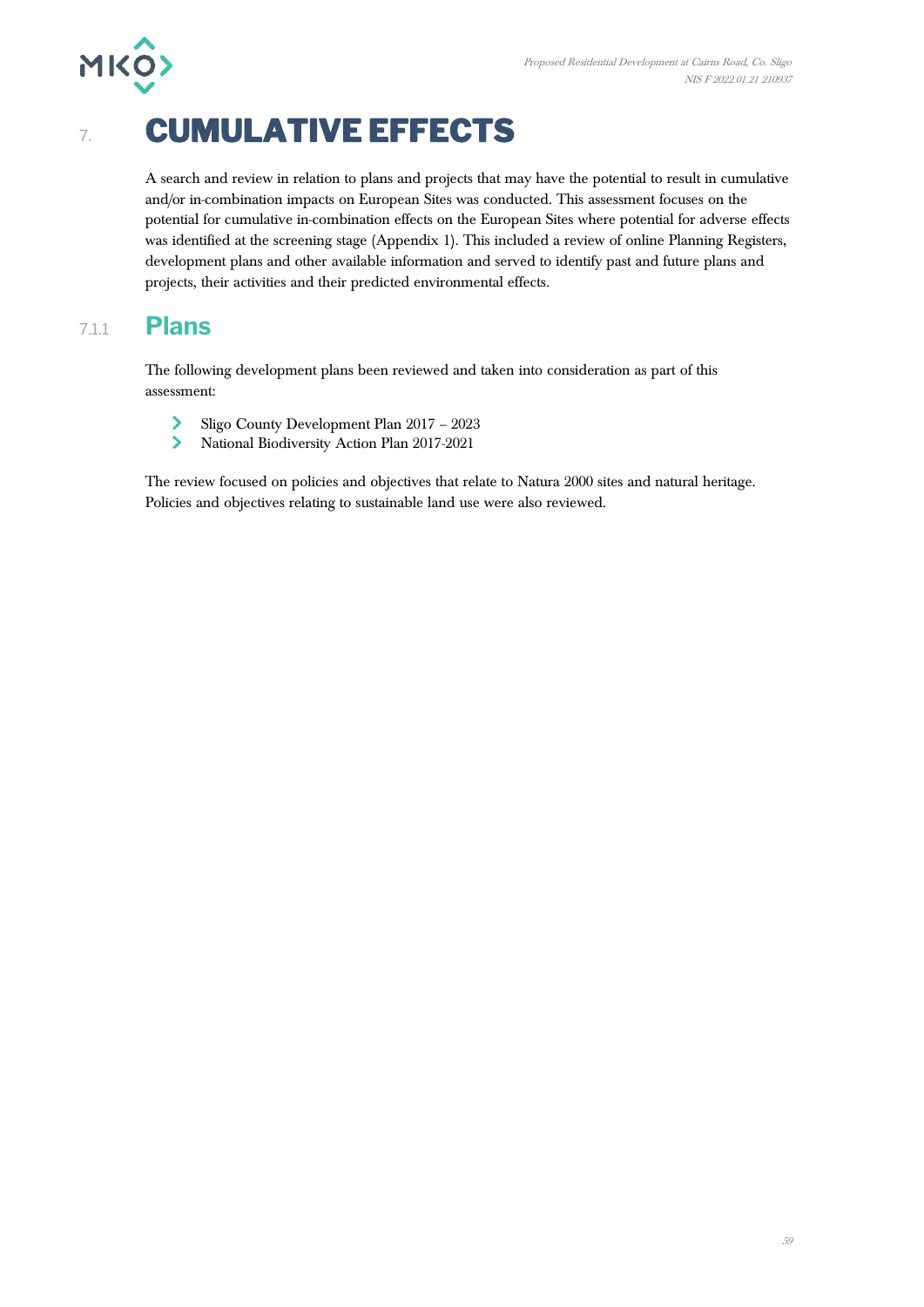

#### Table 7.1: Review of plans

| Plans                                          | Key Policies/Issues/Objectives Directly Related to European Sites in the Zone of<br><b>Influence</b>                                                                                                                                                                                                                                                                                                                                                                                                                                                                                                                                                                                                                                                                                                                                                | Assessment of Potential<br>Impact on<br><b>European Sites</b>                                                                                                                                                                                                                                                                                                                                                                                                                            |
|------------------------------------------------|-----------------------------------------------------------------------------------------------------------------------------------------------------------------------------------------------------------------------------------------------------------------------------------------------------------------------------------------------------------------------------------------------------------------------------------------------------------------------------------------------------------------------------------------------------------------------------------------------------------------------------------------------------------------------------------------------------------------------------------------------------------------------------------------------------------------------------------------------------|------------------------------------------------------------------------------------------------------------------------------------------------------------------------------------------------------------------------------------------------------------------------------------------------------------------------------------------------------------------------------------------------------------------------------------------------------------------------------------------|
| Sligo County Development Plan<br>$2017 - 2023$ | P-NH-1 Protect, sustainably manage and enhance the natural heritage, biodiversity, geological<br>heritage, landscape and environment of County Sligo in recognition of its importance for nature<br>conservation and biodiversity, and as<br>a non-renewable resource, in association with all stakeholders.<br>P-NH-3 Protect and, where possible, enhance the plant and animal species and their habitats that<br>have been identified under the EU Habitats Directive, EU Birds Directive, the Wildlife Act and<br>the Flora Protection Order.                                                                                                                                                                                                                                                                                                   | The Development plan was comprehensively<br>reviewed, with particular reference to Policies<br>and Objectives that relate to the Natura 2000<br>network and other natural heritage interests.<br>No potential for cumulative impacts when<br>considered in conjunction with the current<br>proposal were identified.                                                                                                                                                                     |
|                                                | P-NH-4 Take full account of the precautionary principle where uncertainty exists regarding the<br>potential impact of a proposed development on the natural heritage resource<br>P-DSNC-1 Protect and maintain the favourable conservation status and conservation value of all<br>natural heritage sites designated or proposed for designation in accordance with European and<br>national legislation and agreements. These include Special Areas of Conservation (SACs),<br>Special Protection Areas (SPAs), Natural Heritage Areas (NHAs), Ramsar Sites, Statutory Nature<br>Reserves. In addition, the Council will identify, maintain and develop non designated areas of<br>high nature conservation value which serve as linkages or 'stepping stones' between protected<br>sites in accordance with Article 10 of the Habitats Directive. | There will be no impact on designated sites as<br>a result of deterioration in water quality. As<br>outlined in section 5, best practice/mitigation<br>measures will be implemented to avoid effects<br>on water quality.<br>There will be no adverse effects on sensitive<br>aquatic receptors listed as QIs/SCIs of<br>European Sites, as a result of deterioration in<br>water quality.                                                                                               |
|                                                | P-DSNC-2 Promote the maintenance and, as appropriate, achievement of 'favourable<br>conservation status' of habitats and species in association with the NPWS.<br>P-DSNC-3 Carry out an appropriate level of assessment for all development plans, land-use plans<br>and projects that the Council authorizes or proposes to undertake or adopt, to determine the<br>potential for these plans or projects to impact on designated sites, proposed designated sites or<br>associated ecological corridors and linkages in accordance with the Habitats Directive, All<br>appropriate assessments shall be in compliance with the provisions of Part XAB of the Planning<br>and Development Act 2000.                                                                                                                                                | There will be no adverse effects on ecological<br>receptors listed as QIs/SCIs of European Sites,<br>as a result of habitat loss, displacement or<br>disturbance<br>The Development plan was comprehensively<br>reviewed, with particular reference to Policies<br>and Objectives that relate to the Natura 2000<br>network and other natural heritage interests.<br>No potential for cumulative impacts when<br>considered in conjunction with the current<br>proposal were identified. |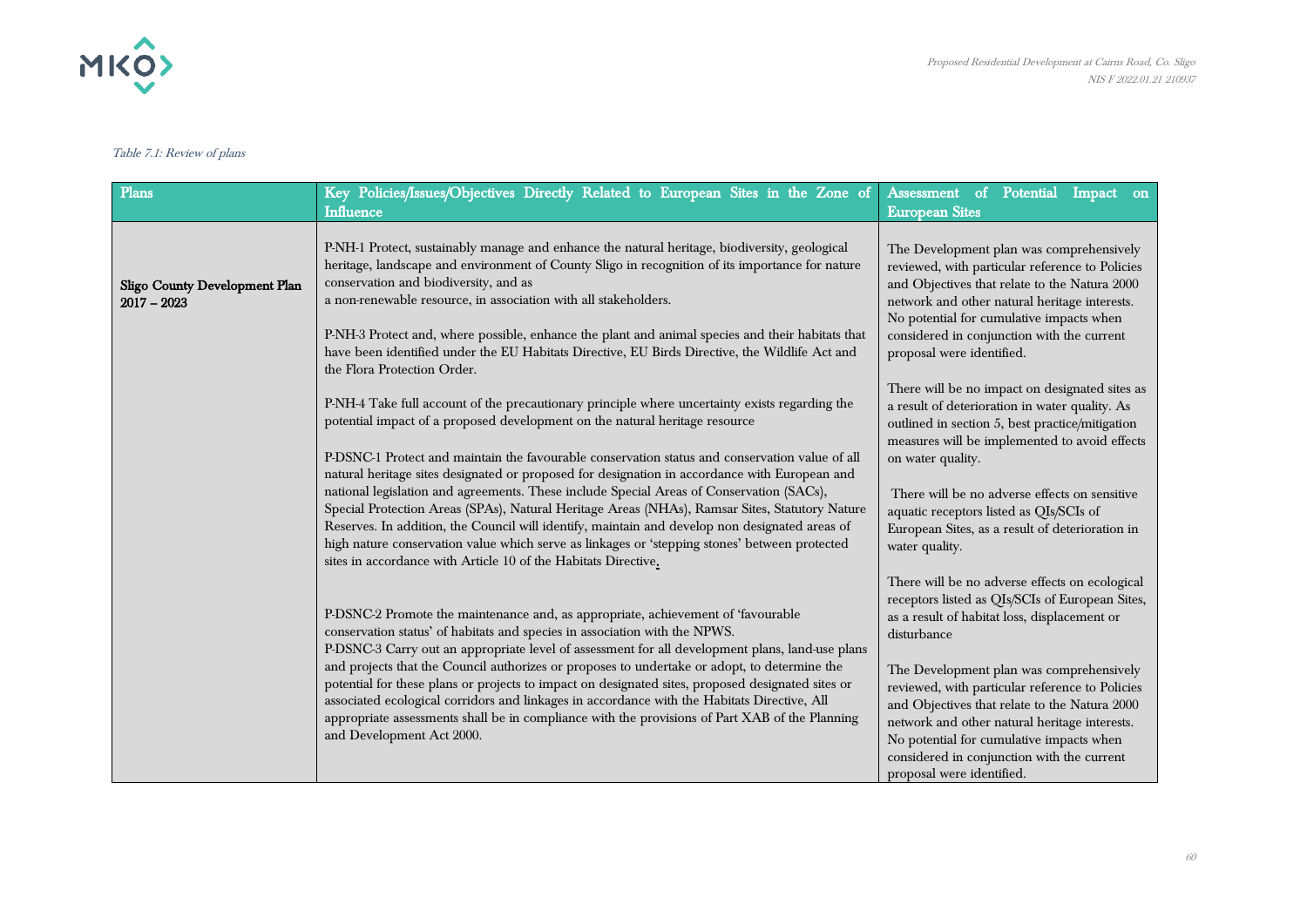

| Plans | Key Policies/Issues/Objectives Directly Related to European Sites in the Zone of<br>Influence                                                                                                                                                                                                                                                                                                                   | Assessment of Potential Impact on<br><b>European Sites</b>                                                                                                                                                                          |
|-------|-----------------------------------------------------------------------------------------------------------------------------------------------------------------------------------------------------------------------------------------------------------------------------------------------------------------------------------------------------------------------------------------------------------------|-------------------------------------------------------------------------------------------------------------------------------------------------------------------------------------------------------------------------------------|
|       | O-DSNC-1 Identify and protect local areas of high nature conservation value and support the<br>management of landscape features which are of major importance for wild fauna and flora in<br>accordance with Article 10 of the Habitats Directive.                                                                                                                                                              | There will be no impact on designated sites as<br>a result of deterioration in water quality. As                                                                                                                                    |
|       | P-PPAS-1 Ensure that development does not have a significant adverse impact, incapable of<br>satisfactory mitigation on plant, animal or bird species protected by law.                                                                                                                                                                                                                                         | outlined in section 5, and the CEMP<br>accompanying this application, best<br>practice/mitigation measures will be<br>implemented to avoid effects on water quality.                                                                |
|       | P-PPAS-2 Consult with the National Parks and Wildlife Service (DAHG) and take account of any<br>licensing requirements when undertaking, approving and authorising development which is likely<br>to affect plant, animal or bird species protected by law.                                                                                                                                                     | There will be no adverse effects on sensitive<br>aquatic receptors listed as QIs/SCIs of                                                                                                                                            |
|       | P-NCODS-2 Ensure that development proposals, where relevant, improve the ecological<br>coherence of the Natura 2000 network and encourage the retention and management of<br>landscape features that are of major importance for wild fauna and flora as per Article 10 of the<br>Habitats Directive.                                                                                                           | European Sites, as a result of deterioration in<br>water quality. There will be no adverse effects<br>on ecological receptors listed as QIs/SCIs of<br>European Sites, as a result of habitat loss,<br>displacement or disturbance. |
|       | P-INW-3 Ensure that all proposed greenfield residential and commercial developments use<br>sustainable drainage systems (SUDS) in accordance with best current practice, ensuring<br>protection of the integrity of wetland sites in the adjoining area, including their hydrological<br>regime.                                                                                                                |                                                                                                                                                                                                                                     |
|       | P- INW-4 Ensure that floodplains and wetlands within the Plan area are retained for their<br>biodiversity and flood protection value.                                                                                                                                                                                                                                                                           |                                                                                                                                                                                                                                     |
|       | P- INW-5 Ensure that proposed developments do not adversely affect groundwater resources and<br>groundwater dependent habitats and species.<br>O- INW-2 Require that runoff from a developed area does not result in deterioration of<br>downstream watercourses or habitats, and that pollution generated by a development is treated<br>within the development area prior to discharge to local watercourses. |                                                                                                                                                                                                                                     |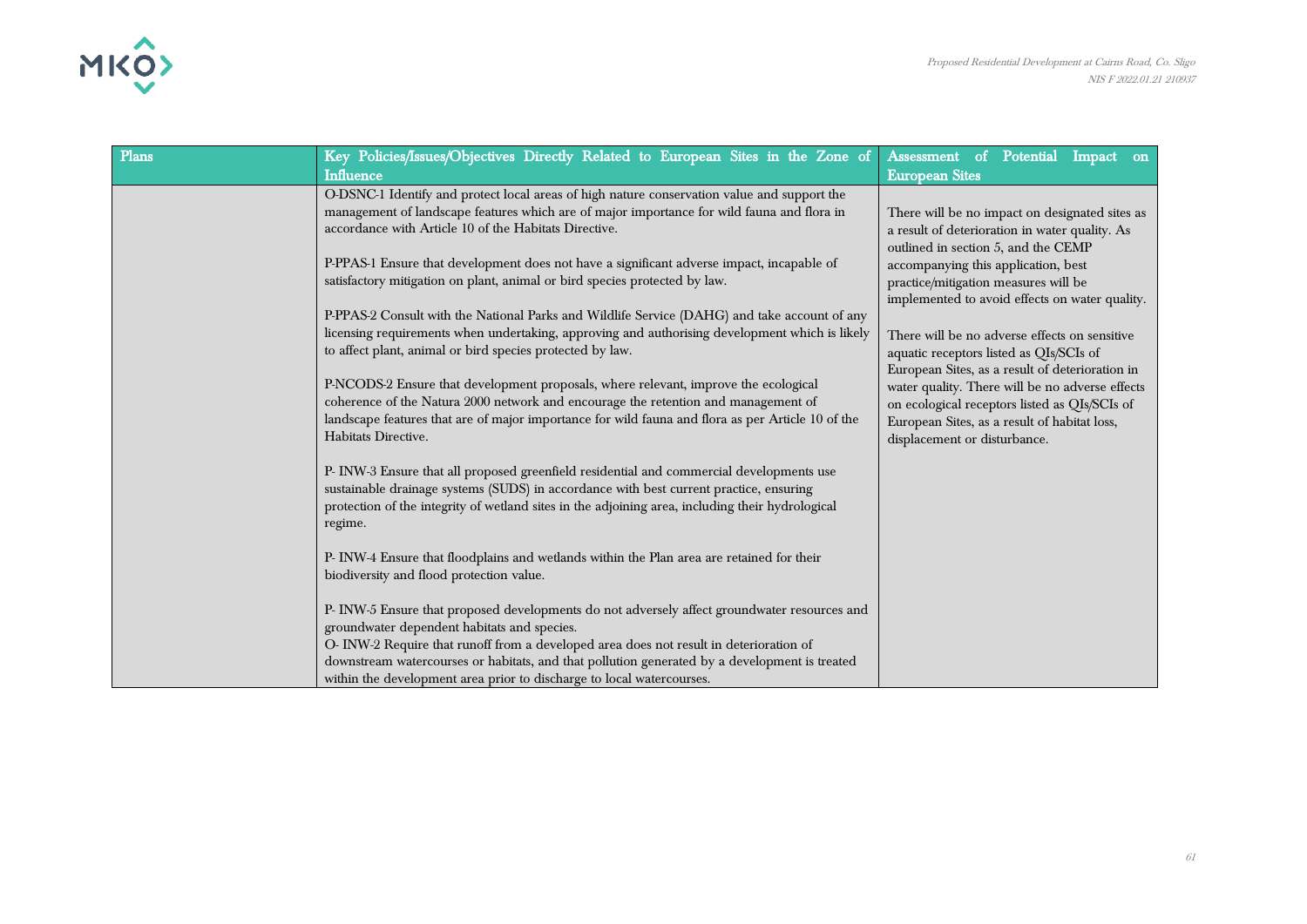

| Plans                                          | Key Policies/Issues/Objectives Directly Related to European Sites in the Zone of Assessment of Potential Impact on<br><b>Influence</b>                                                                                                                              | <b>European Sites</b>                                                                                                                                                                                                                           |
|------------------------------------------------|---------------------------------------------------------------------------------------------------------------------------------------------------------------------------------------------------------------------------------------------------------------------|-------------------------------------------------------------------------------------------------------------------------------------------------------------------------------------------------------------------------------------------------|
| National Biodiversity Action Plan<br>2017-2021 | Target 4.2: Principal pollutant pressures on terrestrial and freshwater biodiversity substantially<br>reduced by 2020.<br><b>Target 6.2:</b> Sufficiency, coherence, connectivity, and resilience of the protected areas network<br>substantially enhanced by 2020. | There will be no adverse effects on designated<br>sites or biodiversity as a result of the<br>development works.<br>There will be no impact on designated sites or                                                                              |
|                                                |                                                                                                                                                                                                                                                                     | other natural heritage interests as a result of<br>deterioration of water quality. There will be<br>no adverse effects on sensitive aquatic<br>receptors listed as QIs/SCIs of European Sites<br>as a result of deterioration in water quality. |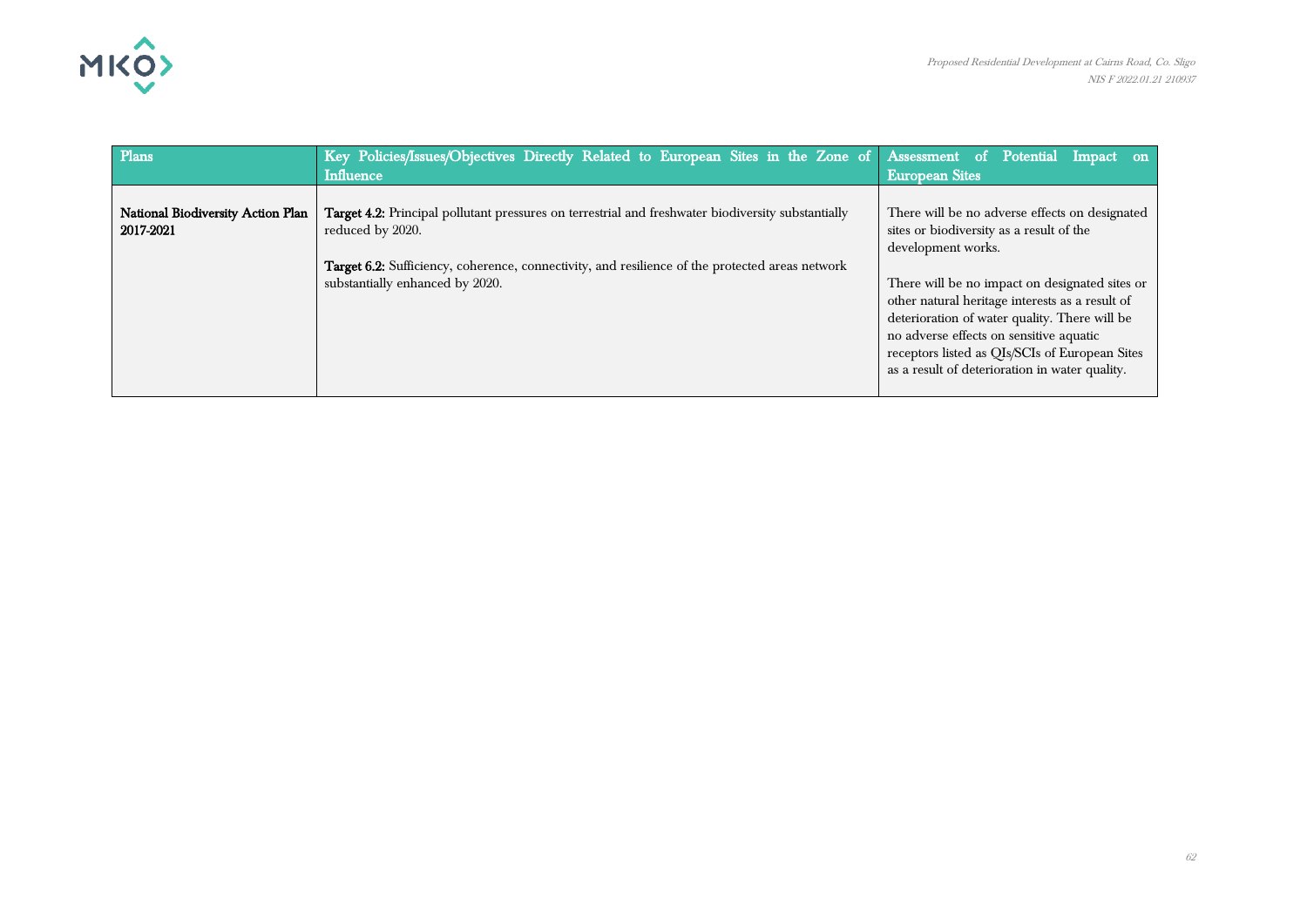

### 7.1.2 **Other Projects**

The proposed development was considered in-combination with other plans and projects in the area that could result in cumulative impacts on designated Sites. The online planning system for Sligo County Council as well as the An Bord Pleanála Website (planning searches), was consulted on the 04/03/2022 for the relevant area surrounding the site. Projects identified in the 1km radius of the proposed development from the last 5 years were:

- Permission for development consisting of the construction of extension to south-east elevation  $\sum$ of existing semi-detached dwelling house (Planning ref. 20414).
- $\sum_{i=1}^{n}$ Permission for development consisting of permission of access from public road to serve existing agricultural sheds (Planning ref. 18122).
- $\blacktriangleright$ Permission for development consisting of proposed renovation and extensions to side and rear of existing detached dwelling house. Alterations to include increasing ridge and eave levels of side roof to match existing front facade, two new windows at first floor level and all associated landscaping and site works (Planning ref. 18314).
- $\sum_{i=1}^{n}$ Permission for development consisting of (a) Convert part of attic space to living accommodation, (b) Construct a two-storey extension to side of dwelling house and (c) Construct a single storey extension to rear of dwelling house (Planning ref: 19351).
- $\sum_{i=1}^{n}$ Permission for development consisting of the construction of a dwelling house, domestic garage and connect to public utilities, together with all associated site works (Planning ref. 17364).
- $\blacktriangleright$ Retention for development consisting of Construction of extension to rear of existing dwelling house. 2) Retention of alterations to plans and elevations of existing dwelling house from those previously permitted under PL05/905 with all associated site works (Planning ref. 18324).
- $\blacktriangleright$ Permission for development consisting of: 1. Construction of a single storey extension to the front elevation of existing house and carry out material alterations to existing elevations. 2. Conversion of existing attached garage into habitable accommodation. 3. Reconnection to existing site services and associated site development works (Planning ref. 2058)
- $\sum$ Permission for development consisting of the change of design to dwelling house based on previously granted planning permission ref. No PL20/154, and all associated site works (Planning ref: 2175).
- $\blacktriangleright$ Permission for development consisting of construction of a 1st floor rear bedroom extension (Planning ref. 19226)
- $\blacktriangleright$ Permission for development consisting of the erection of signage on the West and South elevations of Unit 14 and associated site works (Planning ref. 17272).
- $\sum$ Permission for development consisting of Permission for the construction of a motor sales showroom and service garage building (1596 m2 gross floor area) with accommodation at a single level with a maximum height of 7.3 meters. The proposed accommodation comprises of car sales showroom (567 m2) aftersales (696 m2) valeting, photo booth and tyre fitting (267 m2) with staff accommodation. The proposed development includes 18 customer parking spaces and 170 spaces for display and storage of cars for sales. Permission is also sought for signage, hard and soft landscaping, new boundary treatments and all associated site development works. Access to the proposed development is to be from a new service road linked to the current site access at the North end of the site. A temporary motor sales site is also proposed to the east of the site with a small reception / office unit (66 m2), 5 customer parking and 51 display spaces, signage hard and soft landscaping and associated site works (Planning ref: 18245).
- $\blacktriangleright$ Permission for development consisting of permission for the alterations to the previous planning application Reg. Ref: PL18/275. Proposed altertions include; Existing 2 no. Single and 2 no. Double internally illuminated Triple Sided Poster and Menu signs to be replaced with 1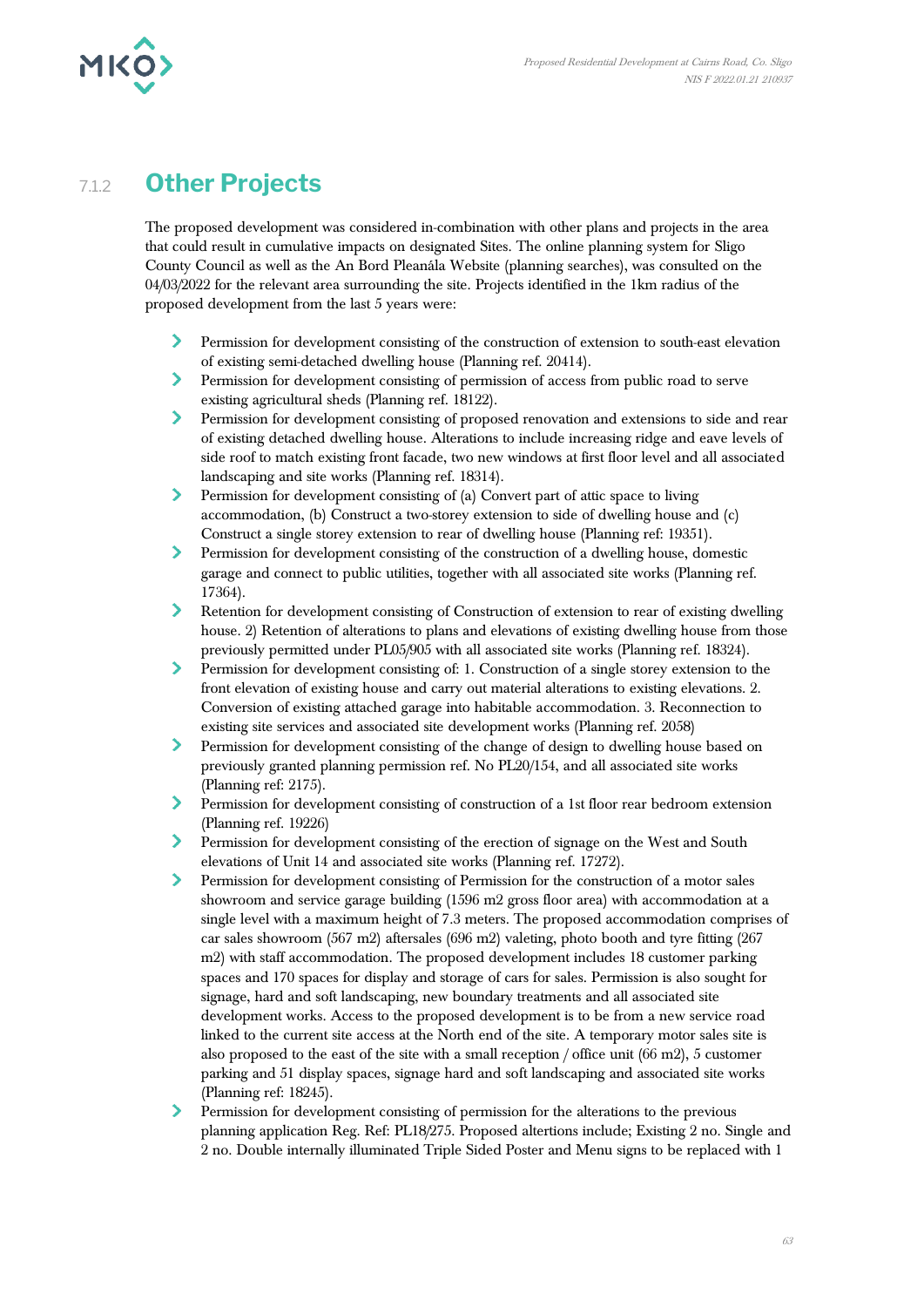

no. Single and 3 no. Double, digital Poster and Menu Signs and 1 no. proposed 15" Digital Screen at the Drive Thru Window and associated site works (Planning ref. 19219).

- Permission for development consisting of modifications to the drive-thru arrangements to ⋗ provide a side by side ordering arrangement: demolition of 6 sq m at the northern elevation reducing the corral and bin store from 30 sq m to 14 sq m and change of use of remaining space to dry storage; extension to existing collection booth/managers office (6.3 sq m) at eastern elevation; modifications to entrance arrangements to southern and western elevation; provision of an outdoor seating area including a canopy area in lieu of the existing outdoor play area; extension of extenal bin storage area by 13 sq m (providing a bin store of 30.4 sq m); 1 No goal post height restrictor; 2 No Customer Order Displays, 3 No. new double digital screen signs; 15" digital display sign to customer collection window; amendments to fascia signage comprising removal of existing illuminated 'Golden Arch' sign to southern elevation and provision of a repositioned illuminated 'Golden Arch' sign (1,540mm X 1,540mm), provision of an illuminated 'Golden Arch' sign (1,540mm x 1,540mm) to northern elevation, removal of existing Illuminated 'Golden Arch' sign to western elevation and provision of a repositioned illuminated 'Golden Arch' sign (1,442mm X 1,729mm); relocation of existing sky sign; associated elevational changes; new road markings; speed control measures; protective bollards; directional signage; and all other associated site works (Planning ref. 208)
- $\blacktriangleright$ Permission for development consisting of the installation of 10 No external condenser's, 1 No Air Handling Unit within a 2.1 m high palisade fence compound, new double door and external vent louvre's within the service yard at rear (Planning ref. 19364).
- У. Permission for development consisting of the following: the erection of new external signage to the front elevation of Unit No. 4 and all associated site works (Planning ref. 19456).
- ≻ Permission for development consisting of a) Units 1a, 1b and 2 - 3 no. existing units (c.5,001 sq.m in total ) to be internally rearranged to form 2 no. new units 1 (c. 4050 sq.m) and 2 (c.784 sq.m) - including minor elevational alterations. B) Unit 4 - Internal alterations including removal of existing mezzanine (c.77 sq.m) and provision of a new mezzanine floor level measuring c 747 sq.m with associated stairs/lift and minor alterations to existing rear elevation. c) Unit 8 - Internal alterations including removal of existing mezzanine (c. 200 sq.m) and provision of a new first floor level measuring c.903 sq.m with associated stairs/lift and minor alterations to existing rear and side elevations d) Unit 11 - Internal alterations including provision of a new first floor level measuring c 836 sq.m, associated stairs / lift and minor alterations to existing rear and side elevations. All associated site development works and services provision (Planning ref. 1818).
- ≻ Permission for development consisting of the construction of a 161sqm storage mezzanine, 67 sqm external WEEE enclosure, installation of 2 no external air handling units and condensers, elevational changes to the rear facade including installation of dock shelter/roller door, personnel door, distribution ductwork and all associated site works (Planning ref 20182).
- ≻ Permission for development consisting of demolition of the old Staff Quarters Building and for permission to erect a Storage Building at the rear of the site (Planning ref. 19182).
- $\blacktriangleright$ Permission for development consisting of the construction a single storey extension to the rear of dwelling house with all associated works (Planning ref. 19120).
- $\blacktriangleright$ Permission for development consisting of the construction of 6 no. new dwelling houses (1 no. detached, 2 no. semi-detached and a terrace of 3 no. houses), new vehicular entrances onto Pearse Road and all associated site works and services (Planning ref. 19447).
- $\blacktriangleright$ Permission for development consisting of; (a) demolition of 2 no. garages to rear of existing dwelling, (b) alterations to elevations of existing dwelling, (c) construction of a new rear extension, (d) construction of new front porch, (e) removal of 2 no. chimneys together with all associated site works (Planning ref. 20323).
- $\blacktriangleright$ Retention for development consisting of retention of single storey extension, floor area 22.50 sq.m. to the rear of existing dwellinghouse (Planning ref. 20377).
- Permission for development consisting of construction of a single storey extension to the rear of a single storey semi-detached dwelling house (Planning ref. 18127).
- Permission for development consisting of construction of a two storey extension semi-detached dwelling house (Planning ref. 18126).